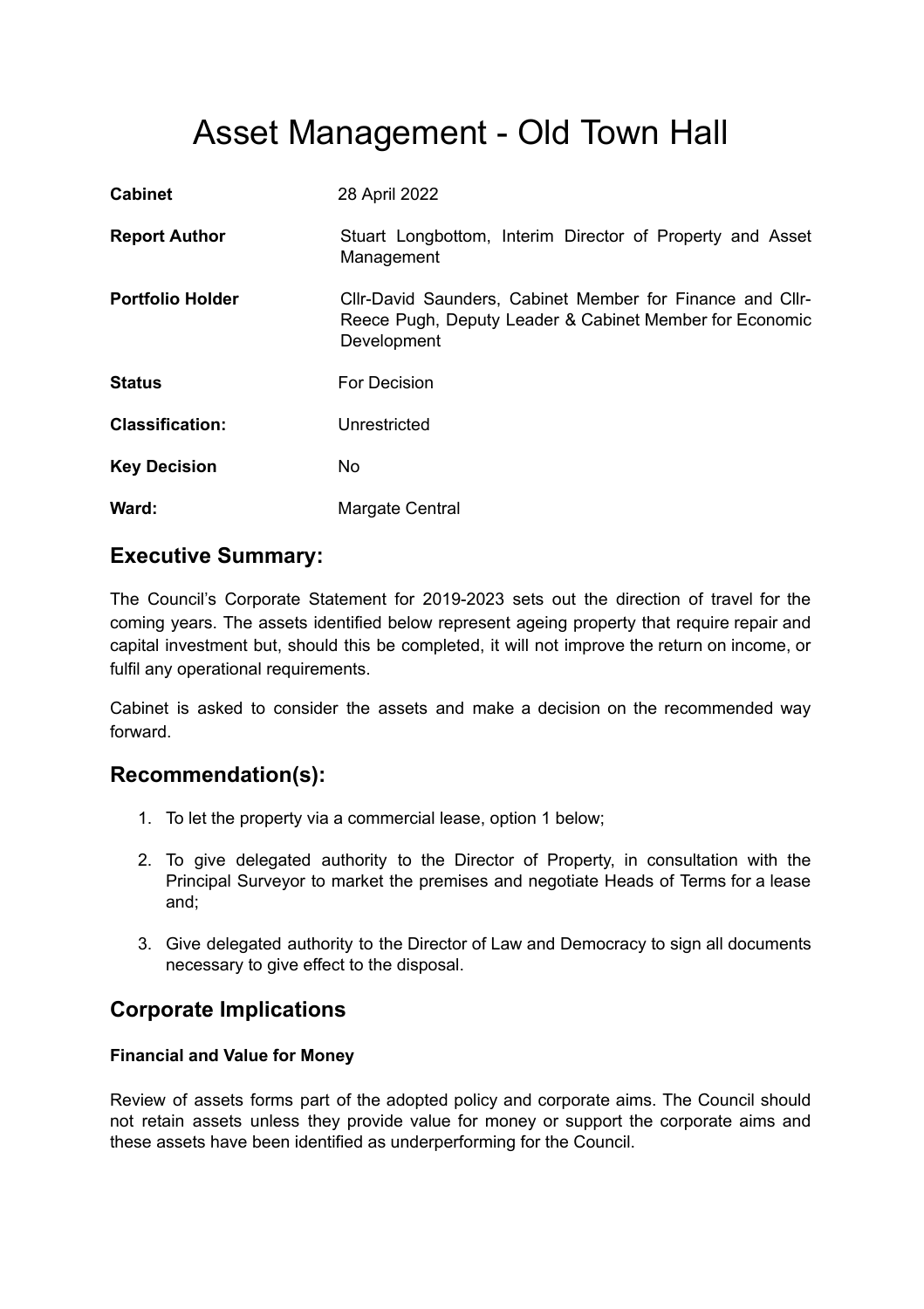The leasing of the asset listed in this report will not only generate revenue but will also reduce ongoing maintenance costs and reduce the risk of incurring future capital expenditure.

## **Legal**

A letting via a formal lease will involve the advertising of the property in line with appropriate regulations and the award of a lease agreement to a new tenant. Otherwise, the proposal has no legal implications.

## **Corporate**

The Council's Corporate Statement sets out its commitment to 'Maximise the return on our assets and services'. This recommendation will be supporting the Councils Corporate Statement for 2018 -2023.

## **Equality Act 2010 & Public Sector Equality Duty**

*Members are reminded of the requirement, under the Public Sector Equality Duty (section* 149 of the Equality Act 2010) to have due regard to the aims of the Duty at the time the *decision is taken. The aims of the Duty are: (i) eliminate unlawful discrimination, harassment, victimisation and other conduct prohibited by the Act, (ii) advance equality of opportunity between people who share a protected characteristic and people who do not share it, and (iii) foster good relations between people who share a protected characteristic and people who do not share it.*

*Protected characteristics: age, sex, disability, race, sexual orientation, gender reassignment, religion or belief and pregnancy & maternity. Only aim (i) of the Duty applies to Marriage & civil partnership*.

This report relates to the following aim of the equality duty: -

*● To foster good relations between people who share a protected characteristic and people who do not share it.*

The freehold sales will have no impact under the Equality Act 2010 and Public Sector Equality Duty. Transfers to benefit the community will support our commitment under these acts to continue to provide inclusive community facilities.

## **Corporate Priorities**

This report relates to the following corporate priorities: -

*● Growth*

## **1.0 Introduction and Background**

1.1 Thanet Council is committed to an asset management strategy to review and renew underperforming land and property in order to achieve its corporate aims.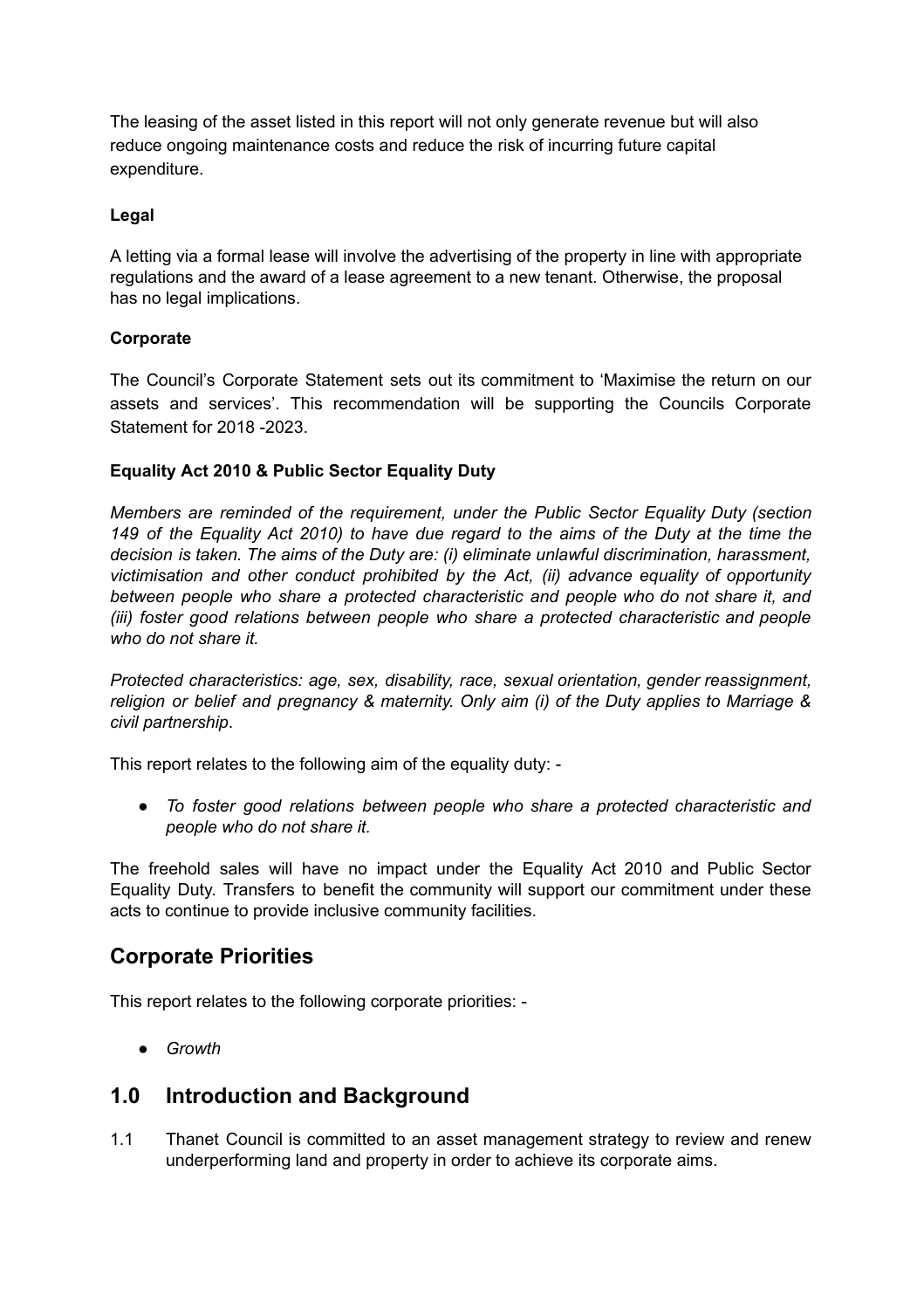1.3 The property and land below have been fully appraised and are considered suitable for letting via commercial lease.

# **2.0 The Current Situation**

## 2.1 **Old Town Hall, Market Place, Margate, CT9 1XZ**

- 2.2 The building is a two story structure with a balustraded parapet and sashes with pediments above. A Victorian cast iron bus shelter is attached to the ground floor of the building. This shelter has been used as a tea stall in recent years. The courtroom's interior features some fine C18 overmantels salvaged from demolished buildings. The building is Grade II listed and is not DDA compliant.
- 2.3 The building is now unoccupied and so is not heated or ventilated. There are a number of health and safety concerns that will need to be addressed if the building is kept untenanted:
	- Urgent roof repairs are required and some internal ceilings have fallen
	- The electricity supply is in poor condition
	- Fire system needs review with conservation and preservation concerns addressed alongside fire regulations
	- The heating system needs review
	- Updated Asbestos Survey and any remedial works as recommended
	- Other conditions/repairs unknown
- 2.4 In addition to the necessary repairs, the building costs TDC approximately £13,500 per year in rates, utilities, maintenance and insurance.
- 2.5 Margate Old Town Hall is linked to Margate Museum by a bridge at first floor level. The bridge does not serve any real purpose in line with current access and building regulations guidelines and so will be refurbished and let with the Old Town Hall premises.
- 2.6 The 5,200 square foot accommodation has been adapted over many years for various uses and provides exceptional space for a variety of uses.
- 2.7 Market Place has become a hive of activity in recent years, with regeneration attracting new boutique shops, cafes, bars, and restaurants, bringing in new business. This regeneration is expected to continue, with an important part of that being the restoration and effective use of this building as a focal point for activity in the area.
- 2.8 A significant amount of renovation work is required to bring the building into valuable use. The capital investment required is likely to be reflected in the lease proposal which may be an initial rent free period, subject to negotiation. Any proposal will need to include a comprehensive refurbishment of this historic building.

# **3.0 Options:**

#### **Option 1. Let the property via a commercial lease**